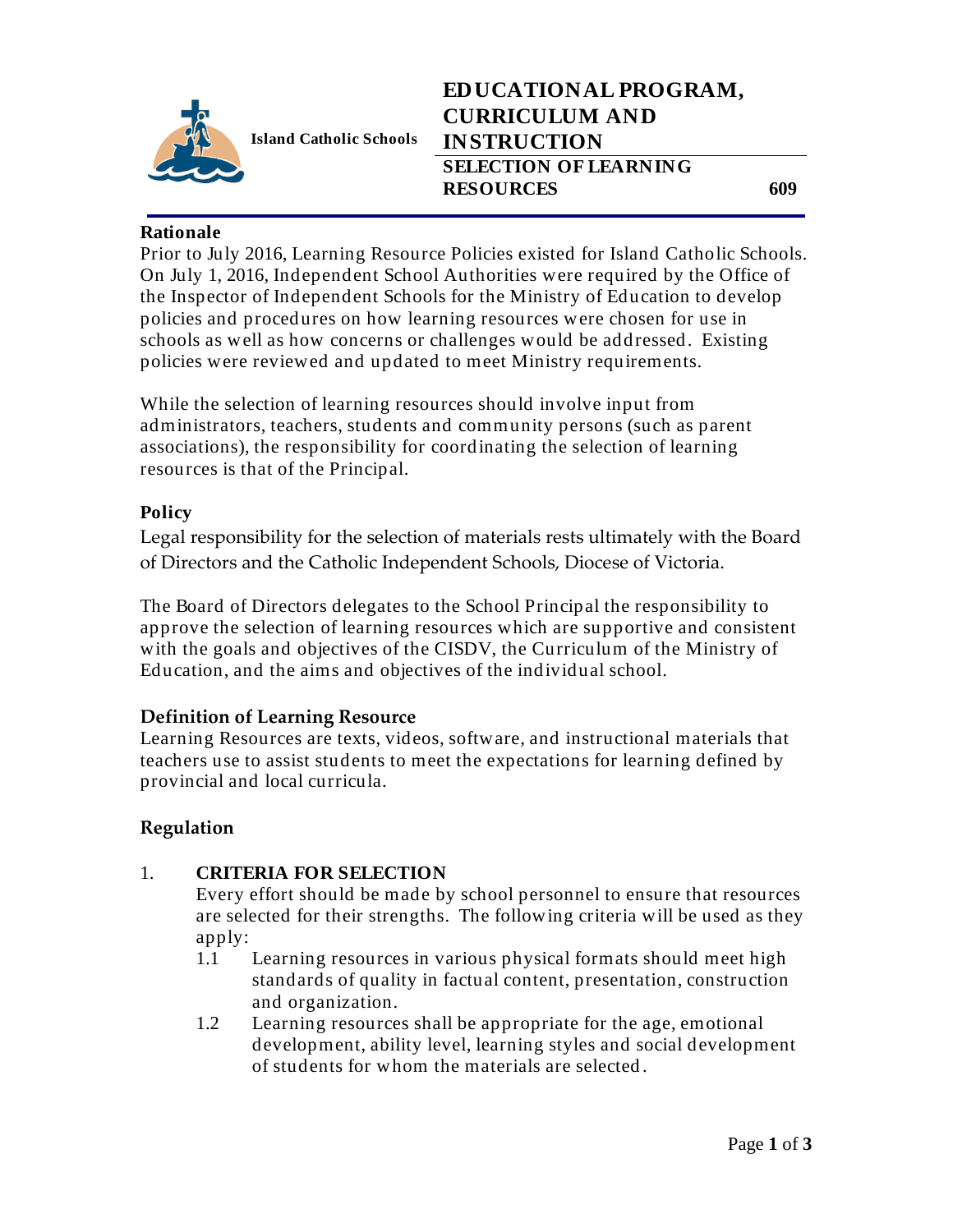

**Island Catholic Schools** 

# **EDUCATIONAL PROGRAM, CURRICULUM AND INSTRUCTION SELECTION OF LEARNING RESOURCES 609**

- 1.3 Learning resources shall have aesthetic, literary and/ or social values and should assist students in making connections between what they learn in school and its practical application in their lives.
- 1.4 Learning resources shall be selected to help students gain an awareness of our multicultural society as well as an understanding of the many important contributions made to our civilization by minority and ethnic groups.
- 1.5 Preference should be given but not limited to learning resources which depict the roles of either sex in a non-stereotypical manner.
- 1.6 Learning resources shall be selected to help motivate students and staff to examine their duties, responsibilities, rights and privileges as participating citizens in our society.
- 1.7 Biased or slanted learning resources may be provided to meet specific curriculum objectives; for example, to recognize propaganda and its purpose in a given context or to balance an argument. Any such material should be used so as to promote the goals and objectives of the CISDV, the Curriculum of the Ministry of Education, and the aims and objectives of the individual school.
- 1.8 The selection of learning resources on controversial issues will be directed towards maintaining a balanced collection representing various views (cf Policy #610).
- 1.9 Emphasis will be placed on the selection of Canadian learning resources where appropriate.
- 2.0 Learning resources used in the schools must meet the requirements set by copyright and privacy (PIPA) legislation.
- 2.1 School personnel may use the services of Education Resource Acquisition Consortium (ERAC) and other reputable sources to assist them in choosing appropriate learning resources.

### 2. **PROCEDURES FOR SELECTION OF LEARNING RESOURCES**

- 2.1 In selecting learning resources, professional personnel will evaluate available resources and curriculum needs and will consult reputable professional selection aids and other appropriate sources (print, media, software, etc.). The actual resource will be examined whenever possible.
- 2.2 Administrators, Diocesan personnel, teachers, support staff, students, and community members are encouraged to make purchase recommendations. Responsibility for coordinating selection remains with the professional personnel of Island Catholic Schools.